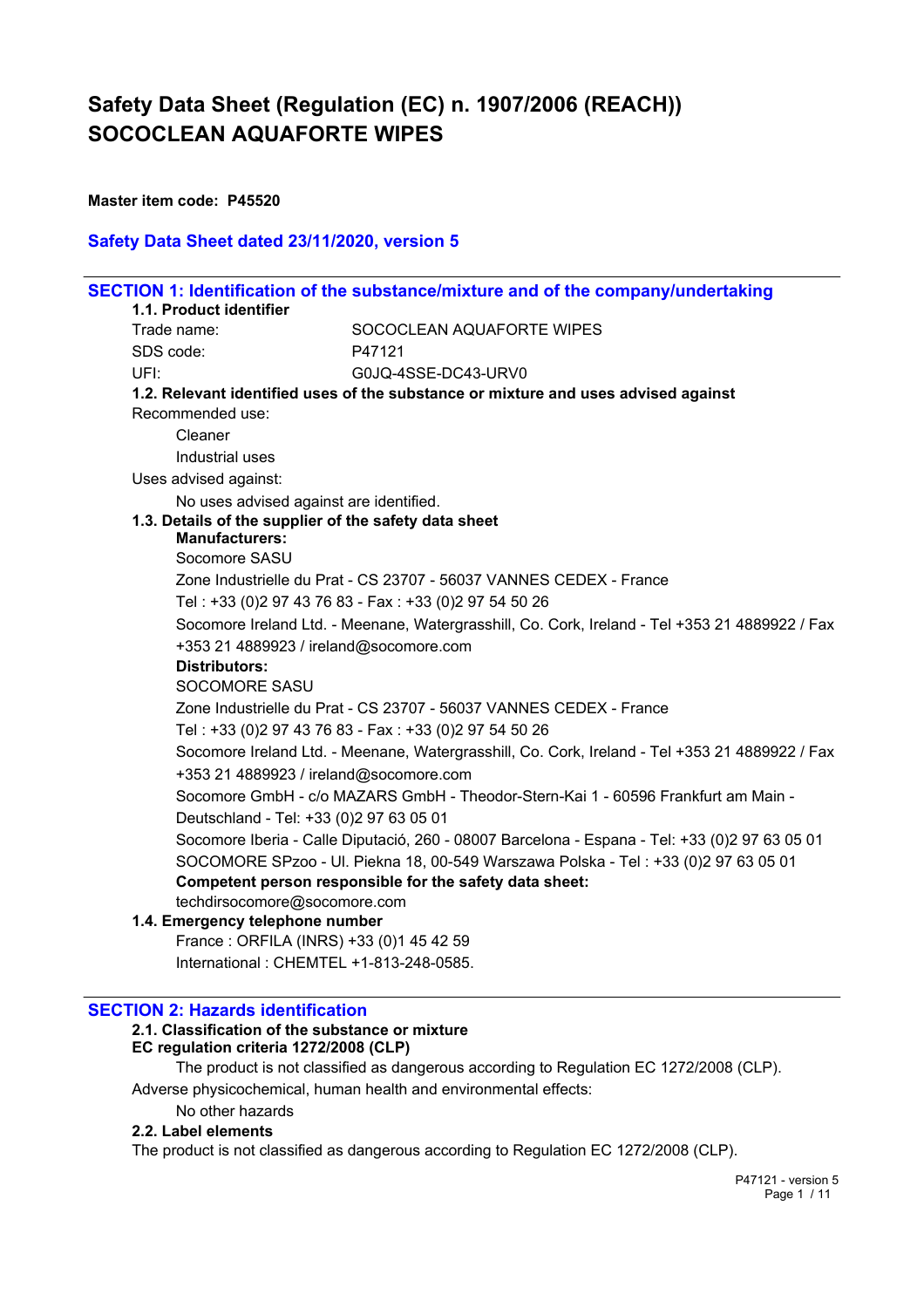Hazard pictograms: None Hazard statements: None Precautionary statements: None Special Provisions: EUH210 Safety data sheet available on request. Special provisions according to Annex XVII of REACH and subsequent amendments: None **2.3. Other hazards** vPvB Substances: None - PBT Substances: None Other Hazards:

No other hazards

SECTION 2: Hazards identification

## **SECTION 3: Composition/information on ingredients**

- **3.1. Substances**
	- N.A.
- **3.2. Mixtures**

Hazardous components within the meaning of the CLP regulation and related classification:

| Qty              | <b>Name</b>                                                 | <b>Ident. Number</b>                              |                                             | <b>Classification</b>                                                    |
|------------------|-------------------------------------------------------------|---------------------------------------------------|---------------------------------------------|--------------------------------------------------------------------------|
| >= 1% -<br>$3\%$ | 3-butoxypropan-2-ol;<br>propylene glycol<br>monobutyl ether | Index<br>number:<br>CAS:<br>EC:<br>REACH No.: 01- | 5131-66-8<br>225-878-4<br>2119475527<br>-28 | 603-052-00-8 3.3/2 Eye Irrit. 2 H319<br><b>13.2/2 Skin Irrit. 2 H315</b> |

## **SECTION 4: First aid measures**

#### **4.1. Description of first aid measures**

In case of skin contact:

Wash with plenty of water and soap.

In case of eyes contact:

In case of contact with eyes, rinse immediately with plenty of water and seek medical advice.

In case of Ingestion:

Do not induce vomiting. Obtain a medical examination.

In case of Inhalation:

Remove casualty to fresh air and keep warm and at rest.

**4.2. Most important symptoms and effects, both acute and delayed** None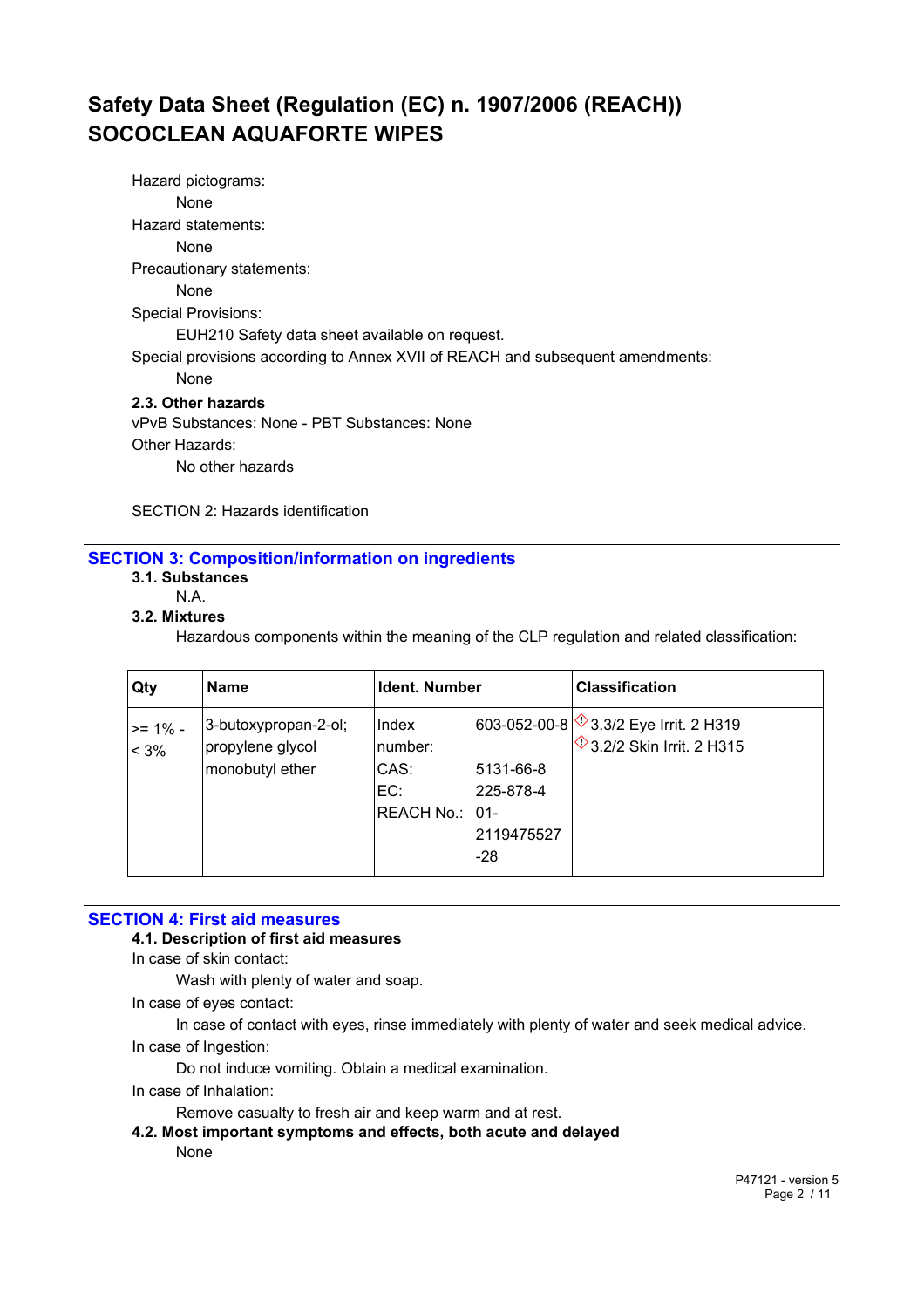## **4.3. Indication of any immediate medical attention and special treatment needed**

Treatment:

No particular treatment.

### **SECTION 5: Firefighting measures**

#### **5.1. Extinguishing media**

Suitable extinguishing media: **Water** Carbon dioxide (CO2). Extinguishing media which must not be used for safety reasons: None in particular.

## **5.2. Special hazards arising from the substance or mixture** Do not inhale explosion and combustion gases.

Burning produces heavy smoke.

## **5.3. Advice for firefighters**

Use suitable breathing apparatus .

Collect contaminated fire extinguishing water separately. This must not be discharged into drains. Move undamaged containers from immediate hazard area if it can be done safely.

## **SECTION 6: Accidental release measures**

## **6.1. Personal precautions, protective equipment and emergency procedures**

Wear personal protection equipment.

Remove persons to safety.

See protective measures under point 7 and 8.

## **6.2. Environmental precautions**

Do not allow to enter into soil/subsoil. Do not allow to enter into surface water or drains.

Retain contaminated washing water and dispose it.

In case of gas escape or of entry into waterways, soil or drains, inform the responsible authorities. Suitable material for taking up: absorbing material, organic, sand

## **6.3. Methods and material for containment and cleaning up**

Wash with plenty of water.

## **6.4. Reference to other sections**

See also section 8 and 13

## **SECTION 7: Handling and storage**

## **7.1. Precautions for safe handling**

Avoid contact with skin and eyes, inhalation of vapours and mists.

See also section 8 for recommended protective equipment.

Advice on general occupational hygiene:

Do not eat or drink while working.

## **7.2. Conditions for safe storage, including any incompatibilities**

Product should be stored at above freezing conditions.( >0°C)

Keep away from food, drink and feed.

Incompatible materials:

None in particular.

Instructions as regards storage premises:

Adequately ventilated premises.

## **7.3. Specific end use(s)**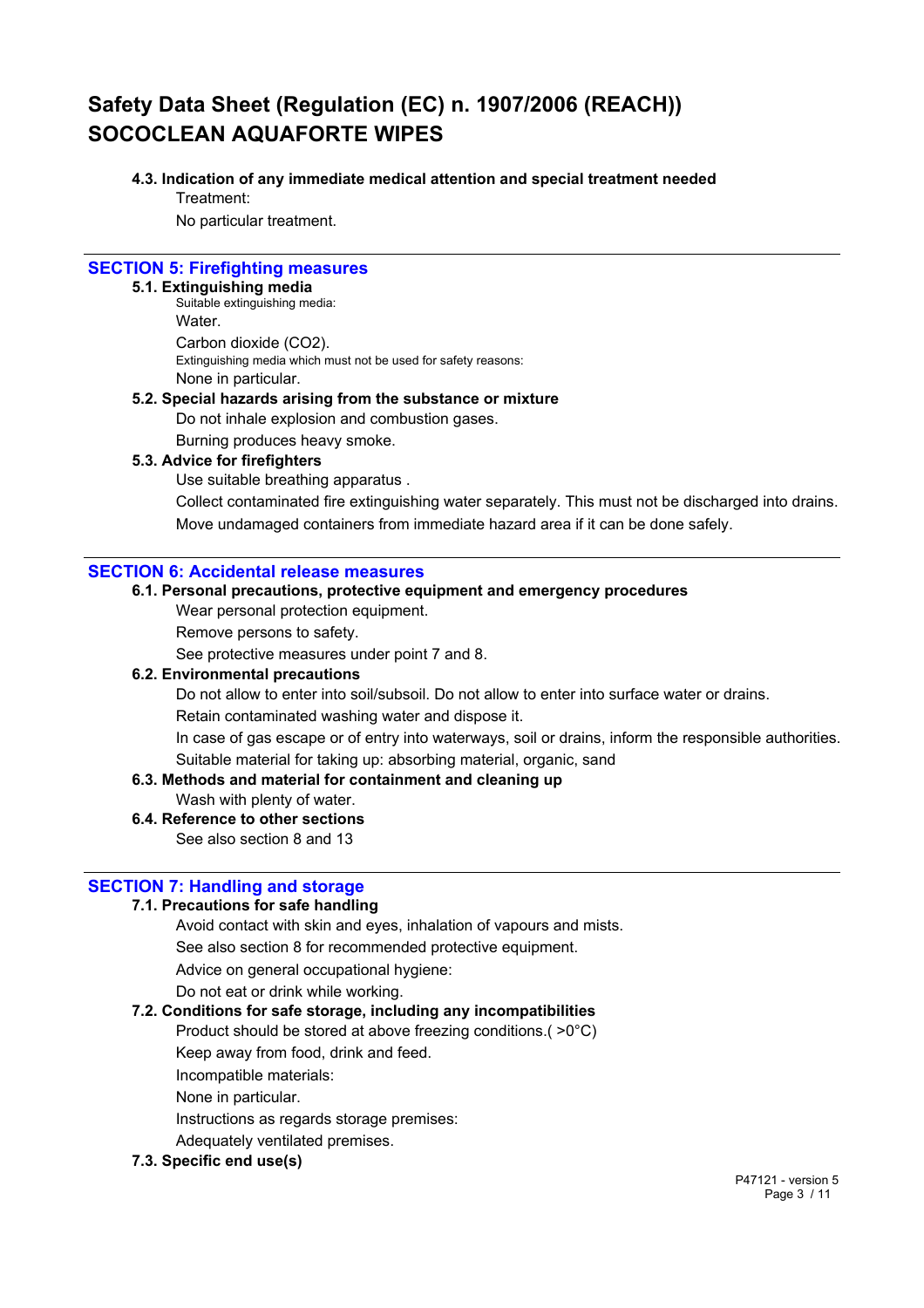None in particular

## **SECTION 8: Exposure controls/personal protection**

## **8.1. Control parameters**

Occupational exposure limit values No occupational exposure limit available

DNEL Exposure Limit Values

3-butoxypropan-2-ol; propylene glycol monobutyl ether - CAS: 5131-66-8

Worker Industry: 44 mg/kg b.w./day - Consumer: 16 mg/kg b.w./day - Exposure: Human Dermal - Frequency: Long Term, systemic effects

Worker Industry: 270.5 mg/m3 - Consumer: 33.8 mg/m3 - Exposure: Human Inhalation - Frequency: Long Term, systemic effects

Consumer: 8.75 mg/kg b.w./day - Exposure: Human Oral - Frequency: Long Term, systemic effects

PNEC Exposure Limit Values

3-butoxypropan-2-ol; propylene glycol monobutyl ether - CAS: 5131-66-8

Target: Fresh Water - Value: 0.525 mg/l

Target: Marine water - Value: 0.0525 mg/l

Target: Microorganisms in sewage treatments - Value: 10 mg/l

Target: Freshwater sediments - Value: 2.36 mg/kg dw

Target: Marine water sediments - Value: 0.236 mg/kg dw

Target: Soil (agricultural) - Value: 0.16 mg/kg dw

Biological Exposure Index N.A.

#### **8.2. Exposure controls**

See below, example of PPE to use. Eye protection: Safety goggles (EN 166) Protection for skin: No special precaution must be adopted for normal use. Protection for hands: Butyl rubber (isobutylene-isoprene copolymer) Respiratory protection: Not needed for normal use. Thermal Hazards: None Environmental exposure controls: None Appropriate engineering controls: None Other conditions affecting workers exposure: None

**SECTION 9: Physical and chemical properties**

**9.1. Information on basic physical and chemical properties**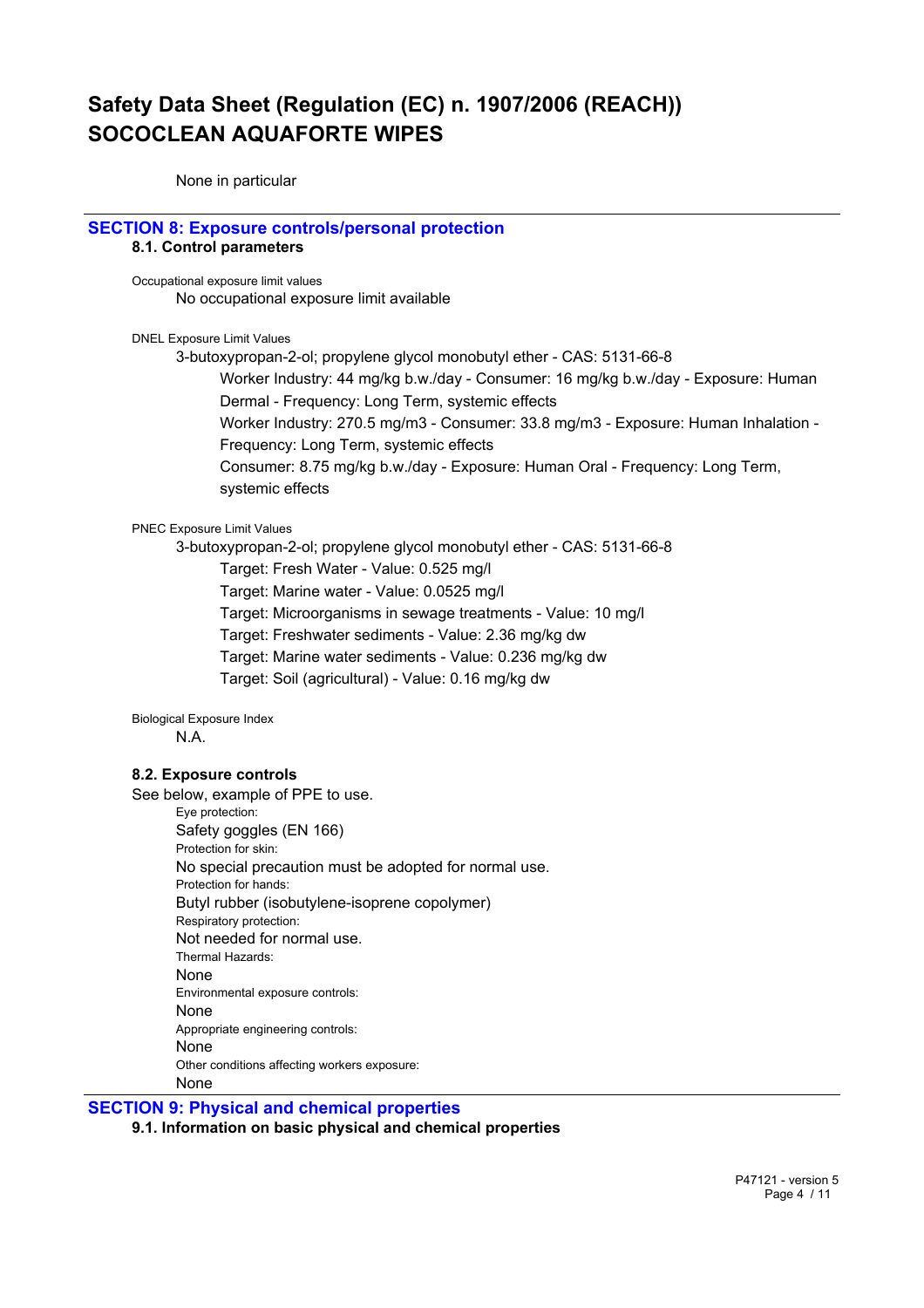| <b>Properties</b>                                | Value                     | Method:               | <b>Notes</b> |
|--------------------------------------------------|---------------------------|-----------------------|--------------|
| Appearance and colour:                           | Liquid coated<br>on wipes | --                    |              |
| Odour:                                           | N.A.                      | --                    | --           |
| Odour threshold:                                 | N.A.                      | --                    | --           |
| pH:                                              | $\overline{7}$            | ISO 4316,<br>ASTM E70 | --           |
| Melting point / freezing<br>point:               | $<0^{\circ}$ C            | --                    | --           |
| Initial boiling point and<br>boiling range:      | 100 °C                    | --                    | --           |
| Flash point (°C):                                | N.A.                      | --                    | --           |
| Flash Point (°F):                                | N.A.                      | --                    | --           |
| Evaporation rate:                                | N.A.                      | --                    | --           |
| Solid/gas flammability:                          | N.A.                      | --                    | --           |
| Upper/lower flammability<br>or explosive limits: | N.A.                      | --                    | --           |
| Vapour pressure:                                 | N.A.                      | --                    |              |
| Vapour density:                                  | N.A.                      | --                    | --           |
| Relative density:                                | > 1                       | --                    | --           |
| Solubility in water:                             | N.A.                      | --                    | --           |
| Solubility in oil:                               | N.A.                      | --                    | --           |
| Partition coefficient (n-<br>octanol/water):     | N.A.                      | --                    | --           |
| Auto-ignition temperature:                       | N.A.                      | --                    | --           |
| Decomposition<br>temperature:                    | N.A.                      | --                    | --           |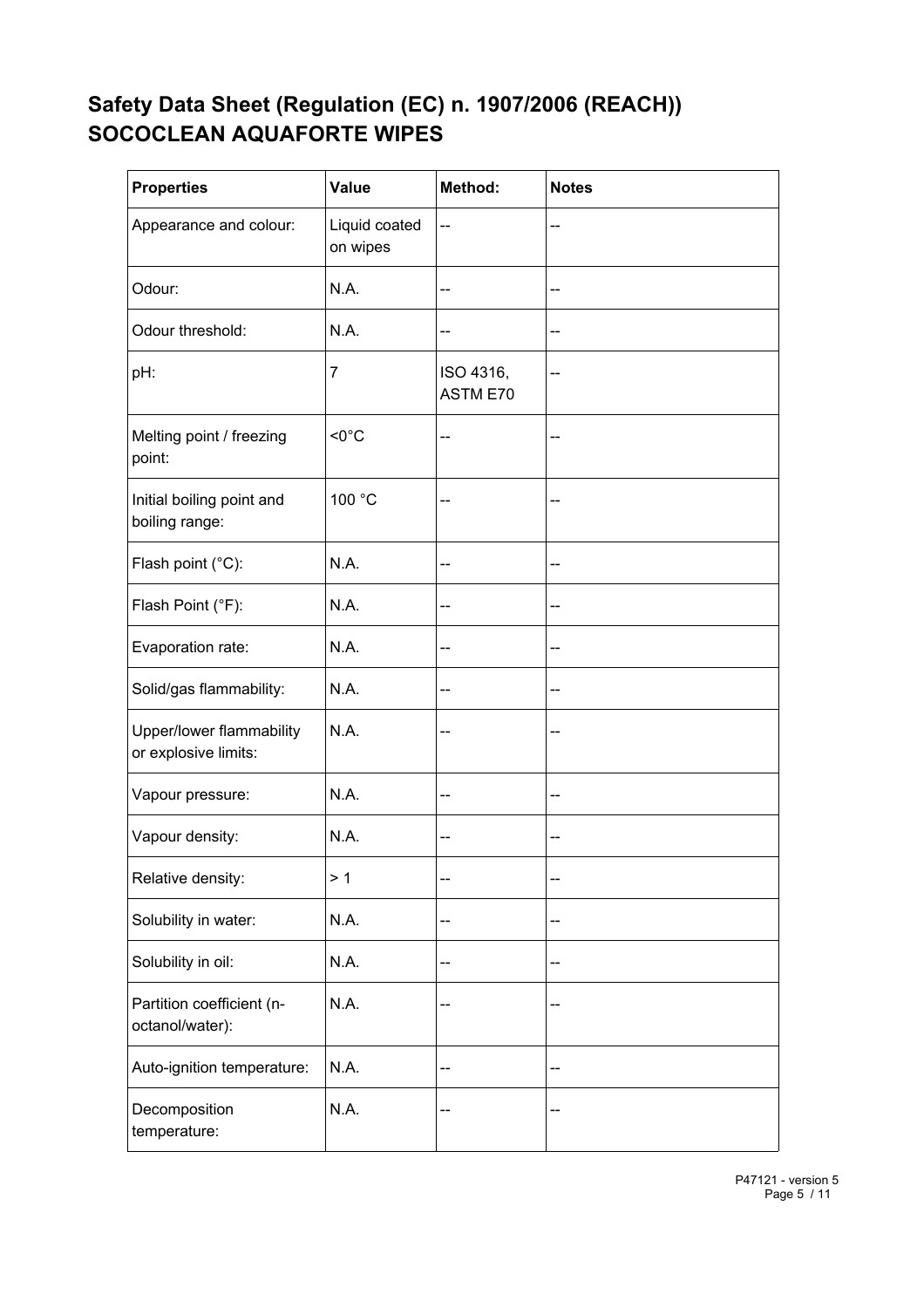| Viscosity:            | N.A. | --    | -- |
|-----------------------|------|-------|----|
| Explosive properties: | N.A. | $- -$ | -- |
| Oxidizing properties: | N.A. | $- -$ | -- |

## 9.2. Other information

| <b>Properties</b>                              | Value | Method: | <b>Notes</b> |
|------------------------------------------------|-------|---------|--------------|
| Miscibility:                                   | N.A.  | --      | $- -$        |
| Fat Solubility:                                | N.A.  | --      | --           |
| Conductivity:                                  | N.A.  | $- -$   | --           |
| <b>Substance Groups</b><br>relevant properties | N.A.  | --      | --           |

Volatile Organic compounds - VOCs = 32 g/l

## **SECTION 10: Stability and reactivity**

## **10.1. Reactivity**

Stable under normal conditions

- **10.2. Chemical stability** Stable under normal conditions
- **10.3. Possibility of hazardous reactions** None
- **10.4. Conditions to avoid**

Stable under normal conditions.

- **10.5. Incompatible materials** None in particular.
- **10.6. Hazardous decomposition products** None.

## **SECTION 11: Toxicological information 11.1. Information on toxicological effects**

Toxicological information of the product: N.A.

Toxicological information of the main substances found in the product: 3-butoxypropan-2-ol; propylene glycol monobutyl ether - CAS: 5131-66-8

Acute toxicity:

Test: LD50 - Route: Oral - Species: Rat = 2.700 mg/kg

Test: LD50 - Route: Skin - Species: Rat > 2.000 mg/kg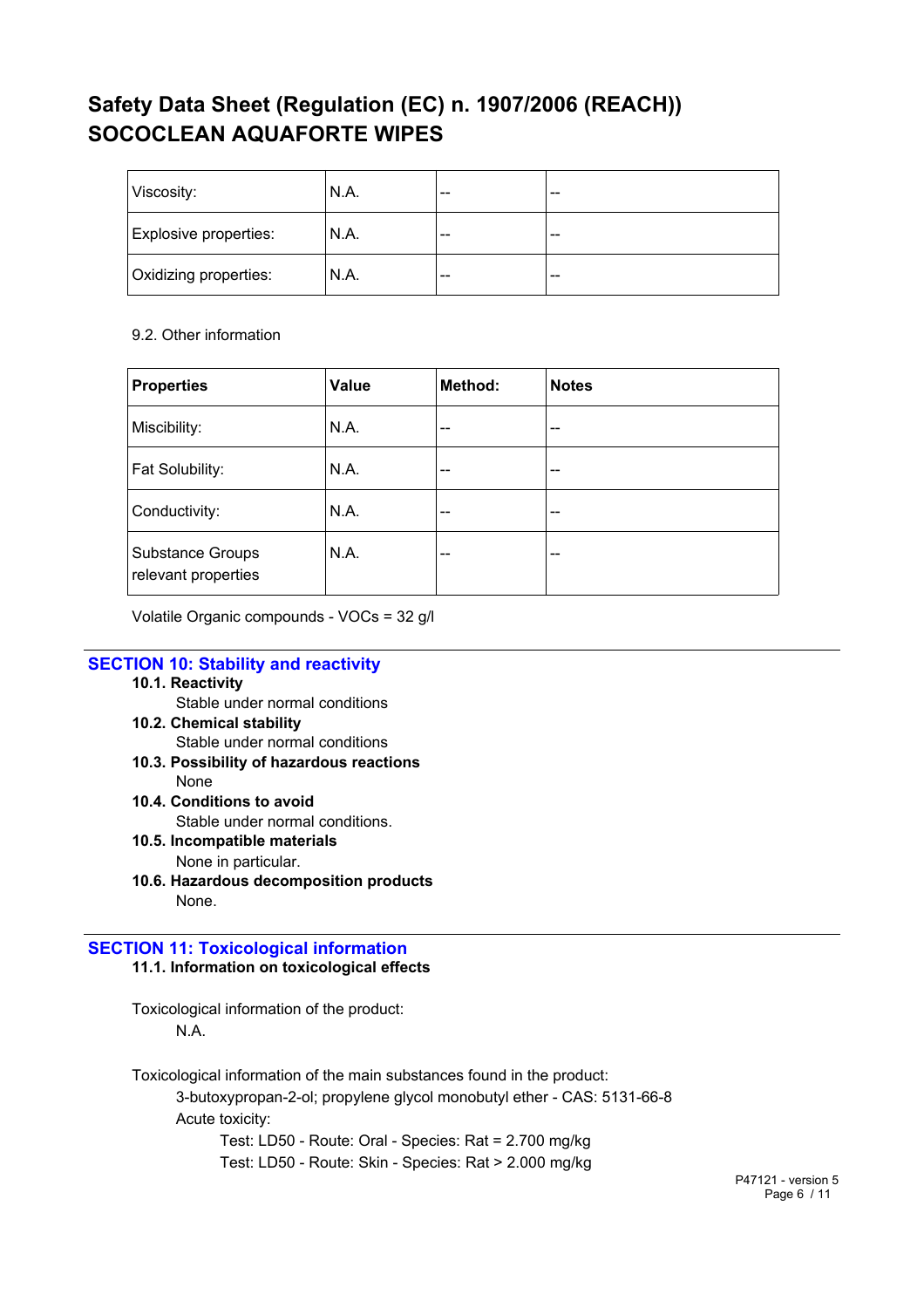Test: LC50 - Route: Inhalation Vapour - Species: Rat > 3.5 mg/l

If not specified in other sections, the information required in Regulation (EU)2015/830 listed below must be considered as not relevant.:

Acute toxicity; Skin corrosion/irritation; Serious eye damage/irritation; Respiratory or skin sensitisation; Germ cell mutagenicity; Carcinogenicity; Reproductive toxicity; STOT-single exposure; STOT-repeated exposure; Aspiration hazard.

Other toxicological information:

3-butoxypropan-2-ol; propylene glycol monobutyl ether Moderate eye irritation, mild corneal lesions Brief contact may cause moderate skin irritation with local redness.

## **SECTION 12: Ecological information**

### **12.1. Toxicity**

Adopt good working practices, so that the product is not released into the environment. 3-butoxypropan-2-ol; propylene glycol monobutyl ether - CAS: 5131-66-8

#### a) Aquatic acute toxicity:

Endpoint: LC50 - Species: Fish 560-1000 mg/l - Duration h: 96 - Notes: guppy (Poecilia reticulata) Endpoint: EC50 - Species: Algae > 560 mg/l - Duration h: 96 - Notes: Pseudokirchneriella subcapitata

Endpoint: EC50 - Species: Daphnia > 1.000 mg/l - Duration h: 3

Endpoint: NOEC - Species: Fish = 180 mg/l - Duration h: 96 - Notes: guppy

Endpoint: NOEC - Species: Daphnia = 560 mg/l - Duration h: 48 - Notes: Selenastrum

Endpoint: NOEC - Species: Algae = 560 mg/l - Duration h: 96

c) Bacteria toxicity:

Endpoint: EC50 - Species: bacteria > 1.000 mg/l - Duration h: 3

#### **12.2. Persistence and degradability**

3-butoxypropan-2-ol; propylene glycol monobutyl ether - CAS: 5131-66-8 Biodegradability: Readily biodegradable

#### **12.3. Bioaccumulative potential**

3-butoxypropan-2-ol; propylene glycol monobutyl ether - CAS: 5131-66-8 Potentially bioaccumulative.

Low bioconcentration potential

## **12.4. Mobility in soil**

3-butoxypropan-2-ol; propylene glycol monobutyl ether - CAS: 5131-66-8

#### Mobile

#### **12.5. Results of PBT and vPvB assessment**

vPvB Substances: None - PBT Substances: None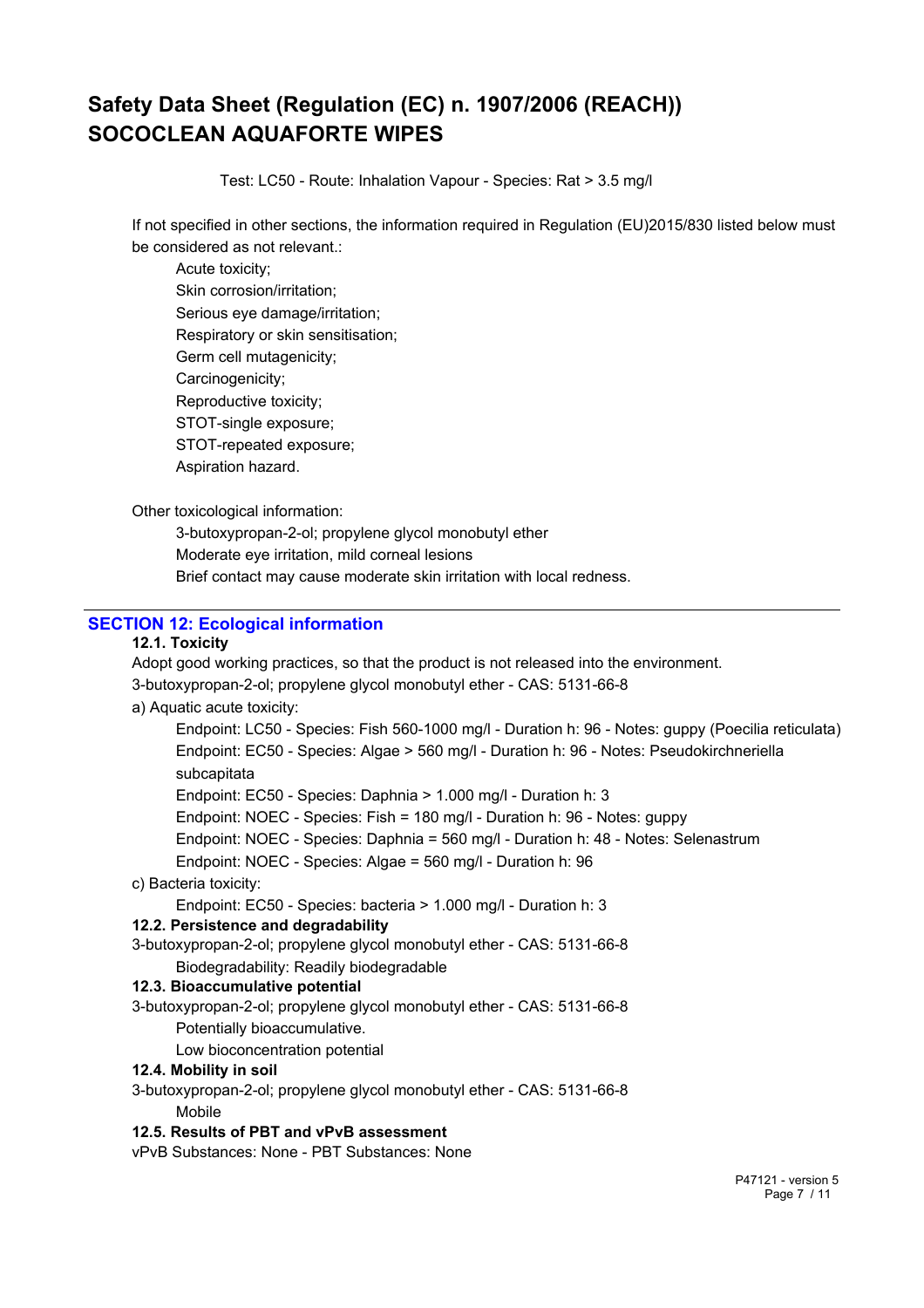#### **12.6. Other adverse effects**

No harmful effects expected.

## **SECTION 13: Disposal considerations**

**13.1. Waste treatment methods**

Recover if possible. In so doing, comply with the local and national regulations currently in force. Codes of wastes (Décision 2001/573/EC, Directive 2006/12/EEC, Directive 94/31/EEC on hazardous waste):

15 02 02\* absorbents, filter materials (including oil filters not otherwise specified), wiping cloths, protective clothing contaminated by dangerous substances

## **SECTION 14: Transport information**

|  | 14.1. UN number |
|--|-----------------|
|--|-----------------|

Not classified as dangerous in the meaning of transport regulations.

**14.2. UN proper shipping name**

N.A.

- **14.3. Transport hazard class(es)** 
	- N.A.
- **14.4. Packing group**
	- N.A.
- **14.5. Environmental hazards** ADR-Enviromental Pollutant: No IMDG-Marine pollutant: No
- **14.6. Special precautions for user** N.A.
- **14.7. Transport in bulk according to Annex II of Marpol and the IBC Code** N.A.

## **SECTION 15: Regulatory information**

**15.1. Safety, health and environmental regulations/legislation specific for the substance or mixture**

Dir. 98/24/EC (Risks related to chemical agents at work) Dir. 2000/39/EC (Occupational exposure limit values) Regulation (EC) n. 1907/2006 (REACH) Regulation (EC) n. 1272/2008 (CLP) Regulation (EC) n. 790/2009 (ATP 1 CLP) and (EU) n. 758/2013 Regulation (EU) 2015/830 Regulation (EU) n. 286/2011 (ATP 2 CLP) Regulation (EU) n. 618/2012 (ATP 3 CLP) Regulation (EU) n. 487/2013 (ATP 4 CLP) Regulation (EU) n. 944/2013 (ATP 5 CLP) Regulation (EU) n. 605/2014 (ATP 6 CLP) Regulation (EU) n. 2015/1221 (ATP 7 CLP) Regulation (EU) n. 2016/918 (ATP 8 CLP) Regulation (EU) n. 2016/1179 (ATP 9 CLP) Regulation (EU) n. 2017/776 (ATP 10 CLP)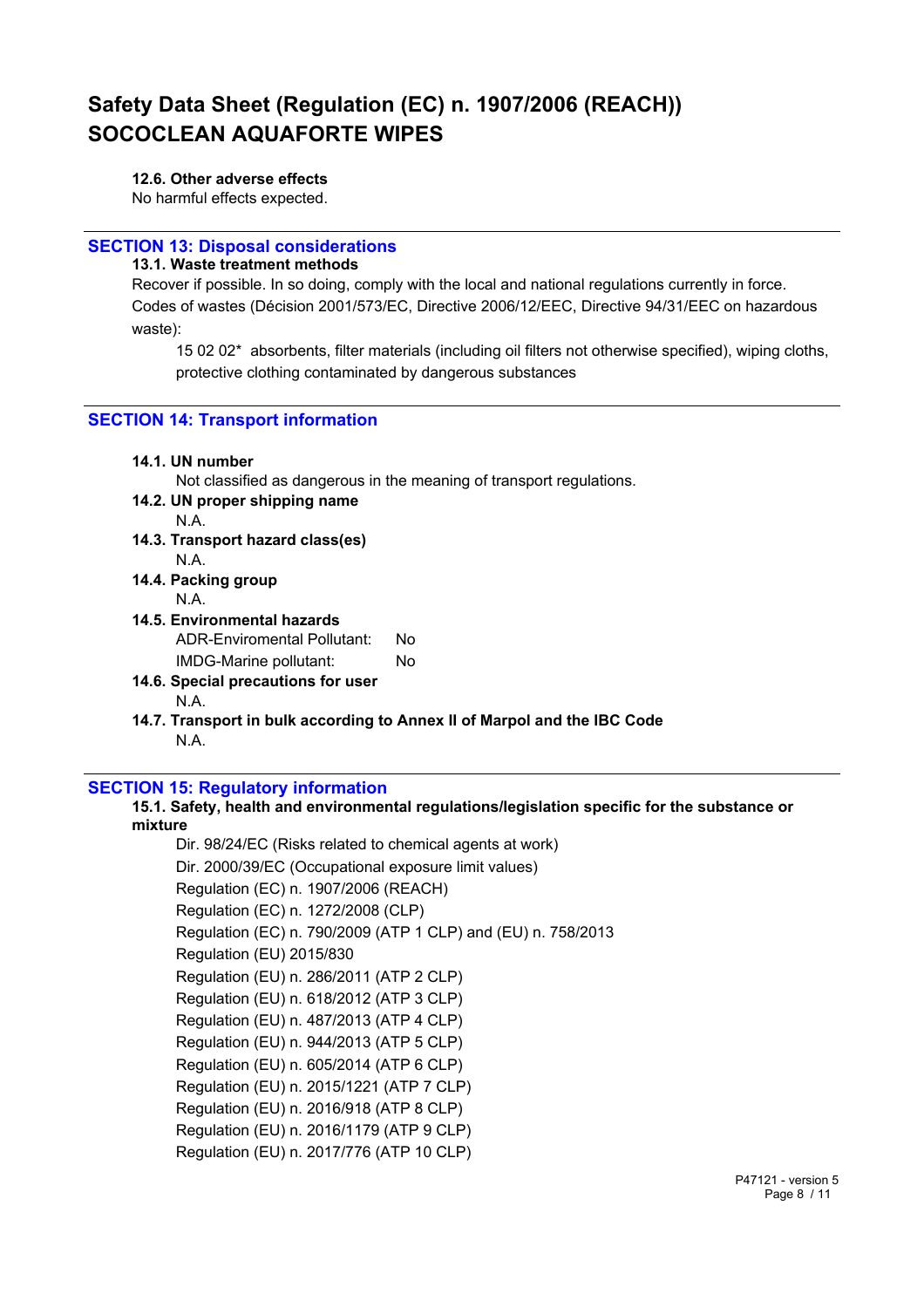Regulation (EU) n. 2018/669 (ATP 11 CLP) Regulation (EU) n. 2018/1480 (ATP 13 CLP) Regulation (EU) n. 2019/521 (ATP 12 CLP)

Restrictions related to the product or the substances contained according to Annex XVII Regulation (EC) 1907/2006 (REACH) and subsequent modifications:

Restrictions related to the product: No restriction. Restrictions related to the substances contained: No restriction.

Listed or in compliance with the following international inventories: N.A.

Labelling of detergents (EC Regulations 648/2004 and 907/2006): SOCOCLEAN AQUAFORTE WIPES anionic surface active agents < 5% cationic surface active agents < 5%

Labelling of biocides (Regulations 1896/2000, 1687/2002, 2032/2003, 1048/2005, 1849/2006, 1451/2007 and Directive 98/8/EC):

N.A.

Where applicable, refer to the following regulatory provisions : Directive 2003/105/CE ('Activities linked to risks of serious accidents') and subsequent amendments. 1999/13/EC (VOC directive) Dir. 2004/42/EC (VOC directive)

Provisions related to directive EU 2012/18 (Seveso III): Seveso III category according to Annex 1, part 1 None

**15.2. Chemical safety assessment** No

## **SECTION 16: Other information**

N.A.: Not Applicable or Not Available

Full text of phrases referred to in Section 3: H319 Causes serious eye irritation. H315 Causes skin irritation.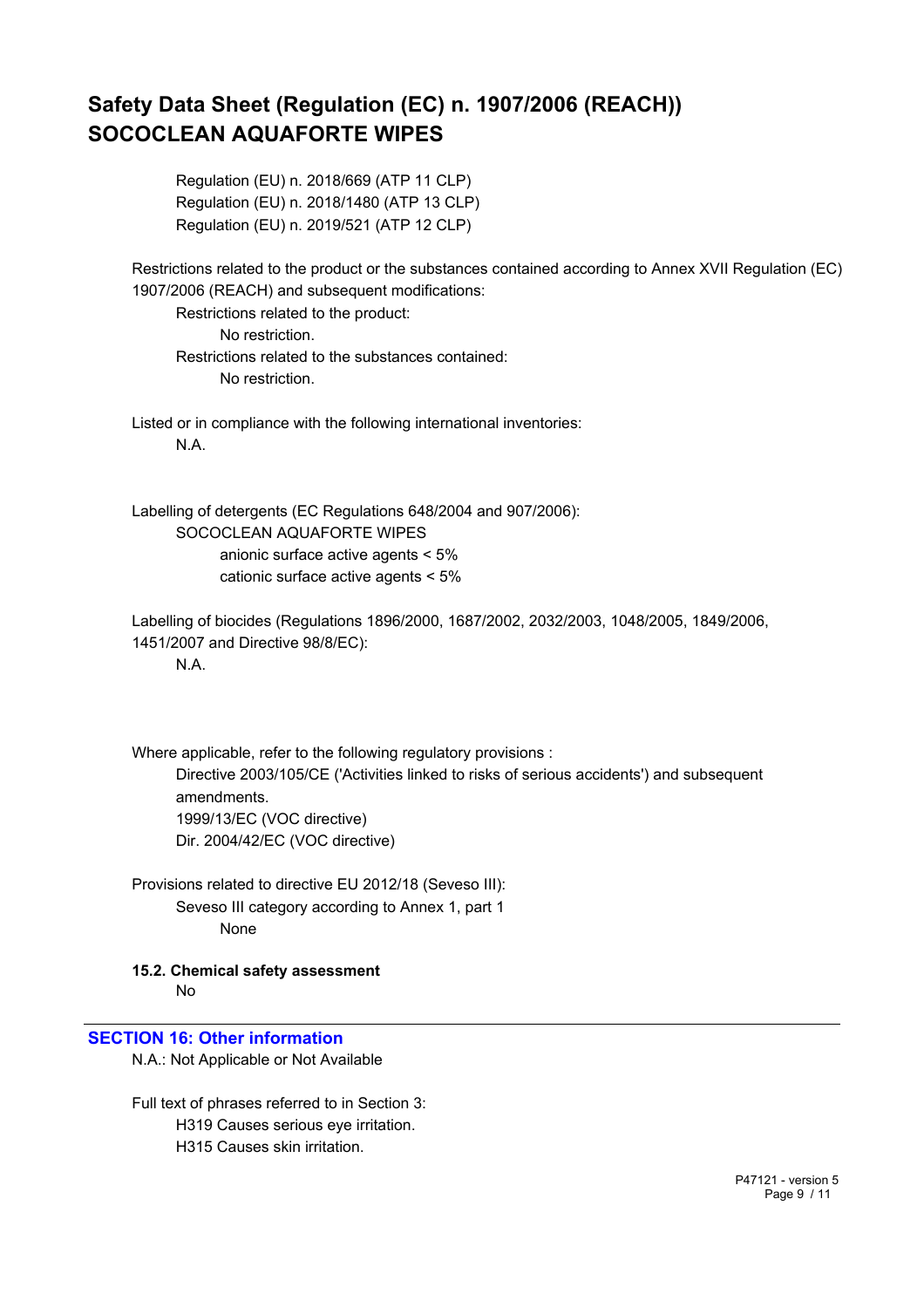| <b>Hazard class and</b><br>hazard category | Code  | <b>Description</b>          |
|--------------------------------------------|-------|-----------------------------|
| Skin Irrit. 2                              | 3.2/2 | Skin irritation, Category 2 |
| Eye Irrit. 2                               | 3.3/2 | Eye irritation, Category 2  |

This document was prepared by a competent person who has received appropriate training. Main bibliographic sources:

ECDIN - Environmental Chemicals Data and Information Network - Joint Research Centre, Commission of the European Communities

SAX's DANGEROUS PROPERTIES OF INDUSTRIAL MATERIALS - Eight Edition - Van Nostrand Reinold

CCNL - Appendix 1

Insert further consulted bibliography

Important confidentiality : this document contains confidential information that is proprietary to SOCOMORE. Subject to legal provisions determining otherwise, the distribution, republication or re-transmission of this document, in full or in part, must be limited to clearly identified individuals, either because they use the product, or to provide HSE information. Any communication of this document outside of this framework without our written consent is strictly forbidden.

SOCOMORE strongly advises every recipient of this safety data sheet to read it carefully and to consult experts in the field if necessary or appropriate, in order to understand the information it contains, notably the possible dangers associated with this product. The users must ensure the conformity and completeness of this information with regards to their specific use of the product.

The information contained herein is based on our state of knowledge at the above-specified date. It refers solely to the product indicated and constitutes no guarantee of particular quality. It is the responsibility of the purchaser/user to ensure that their activities conform with current legislation in force.

The information is considered correct, but it is not exhaustive and it shall be used only as a guide which is based on the current knowledge of the substance or mixture and it is applicable to the safety precautions appropriate for the product.

| ADR:        | European Agreement concerning the International Carriage of             |     |  |
|-------------|-------------------------------------------------------------------------|-----|--|
|             | Dangerous Goods by Road.                                                |     |  |
| ATE:        | <b>Acute Toxicity Estimate</b>                                          |     |  |
| ATEmix:     | Acute toxicity Estimate (Mixtures)                                      |     |  |
| CAS:        | Chemical Abstracts Service (division of the American Chemical Society). |     |  |
| CLP:        | Classification, Labeling, Packaging.                                    |     |  |
| DNEL:       | Derived No Effect Level.                                                |     |  |
| EINECS:     | European Inventory of Existing Commercial Chemical Substances.          |     |  |
| GefStoffVO: | Ordinance on Hazardous Substances, Germany.                             |     |  |
| GHS:        | Globally Harmonized System of Classification and Labeling of            |     |  |
|             |                                                                         | - - |  |